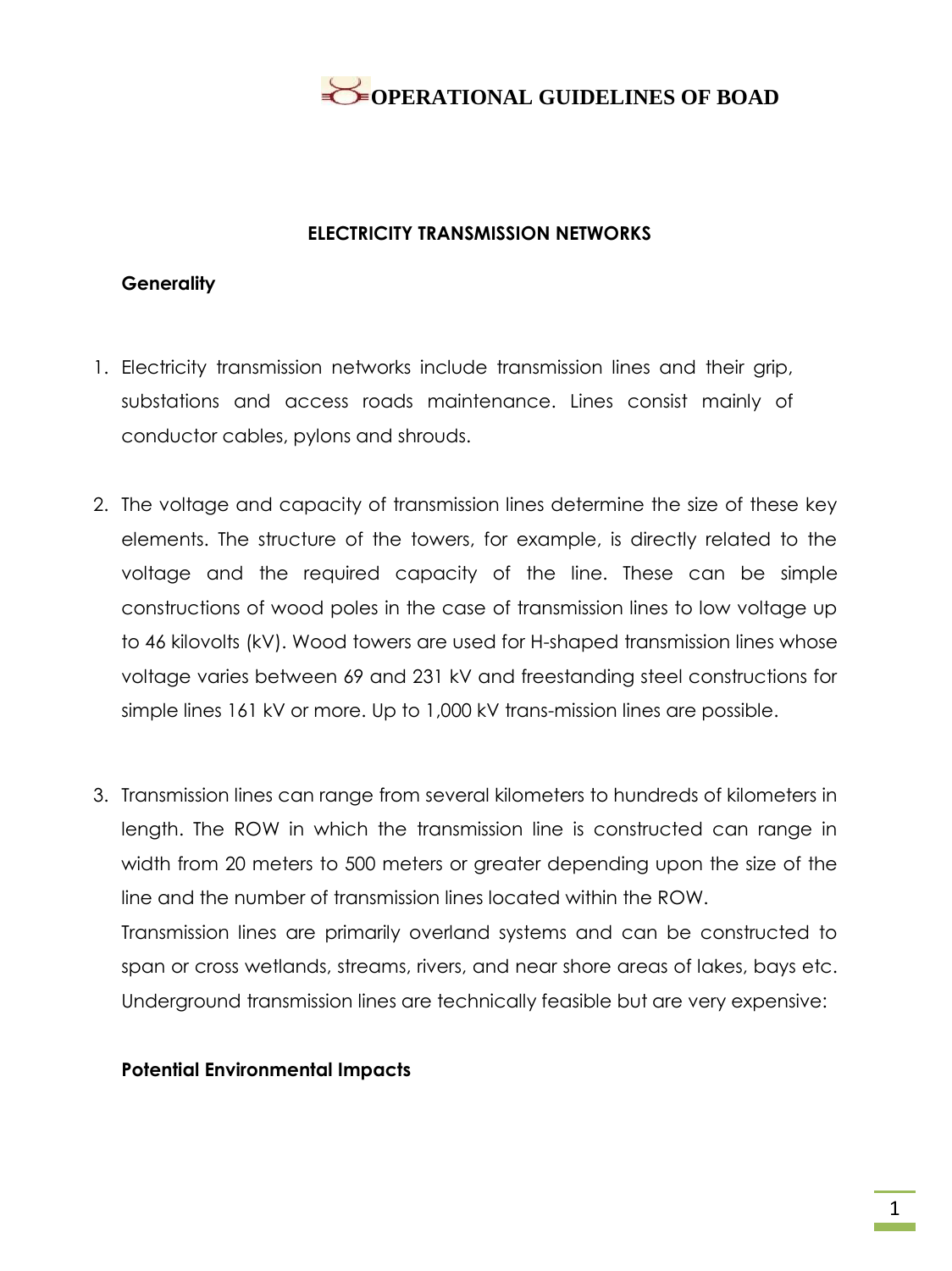- 4. Electric power transmission lines are linear facilities that will affect natural and sociocultural resources. The effects of short transmission lines can be localized; however, long transmission lines can have regional effects. In general, the environmental impacts to natural, social, and cultural resources increase with increasing line length. As linear facilities, the impacts of transmission lines occur primarily within or in the immediate vicinity of the ROW. The magnitude and significance of the impacts increase as the voltage of the line increases, requiring larger supporting structures and ROWs. Operational impacts also increase. For example, electromagnetic field (EMF) effects are significantly greater for 1,000-kV lines than for 69-kV lines.
- 5. Negative environmental impacts of transmission lines are caused by construction, operation and maintenance of transmission lines. Clearing of vegetation from sites and ROWs and construction of access roads, tower pads, and substations are the primary sources of construction-related impacts (see Table 10.2 at the end of this section for a summary of all potential impacts). Operation and maintenance of the transmission line involves chemical or mechanical control of vegetation in the ROW and occasional line repair and maintenance. These, plus the physical presence of the line itself, can be a source of environmental impact.
- 6. On the positive side, power line ROWs, when properly managed can be beneficial to wildlife. Cleared areas can provide feeding and nesting sites for birds and mammals. The "edge" effect is well-documented by biologists; it describes the increased habitat diversity resulting at the contact between the ROW and the existing vegetation. Power lines and structures can serve as nesting sites and perches for many birds, especially raptors.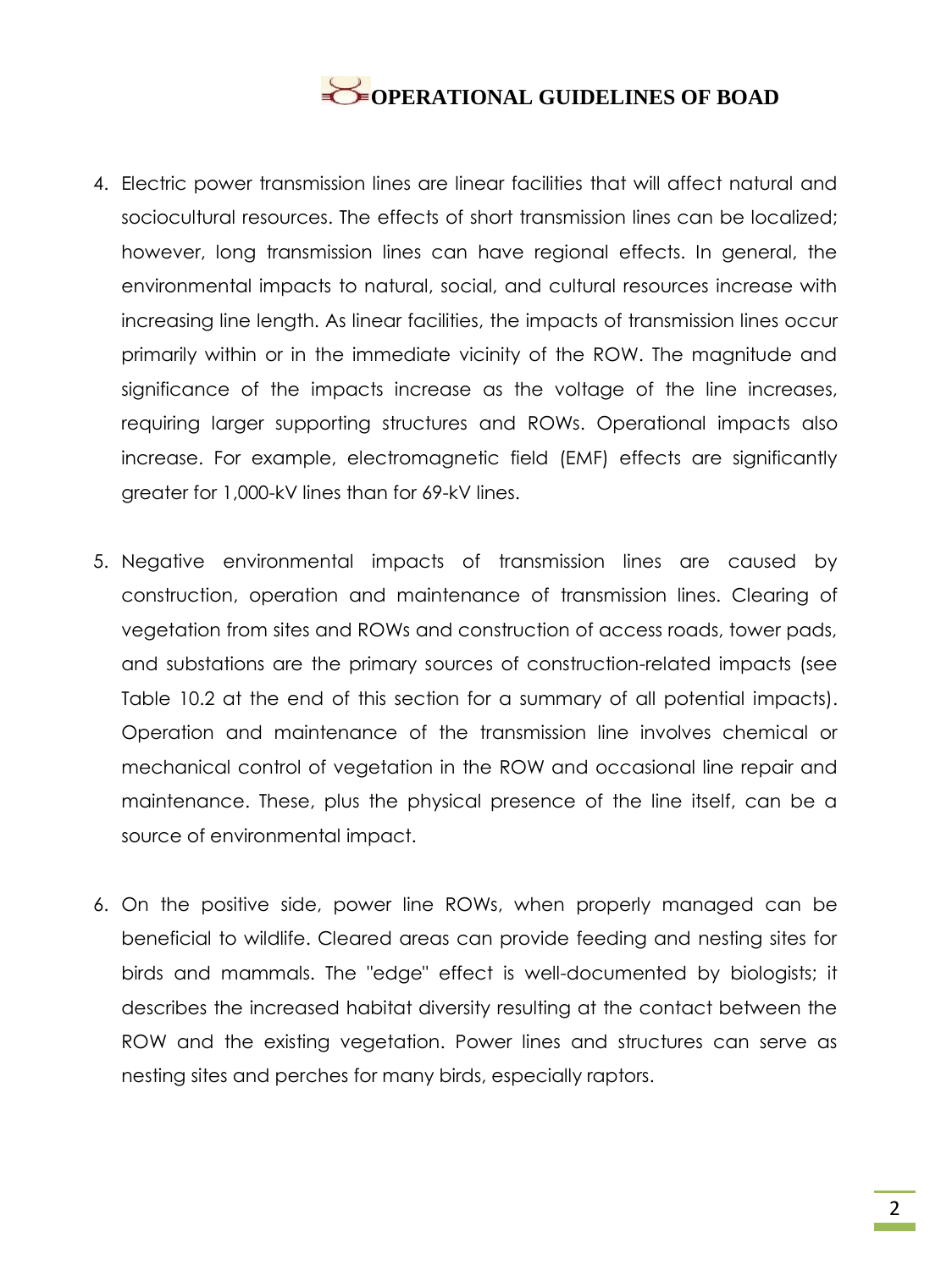#### **Special Issues**

#### **Effects on Land Use**

- 7. Electric power transmission lines have the greatest impact on land resources. A dedicated electric power transmission line ROW is required. Grazing and other agricultural uses are usually not precluded in ROWs, but other uses are generally not compatible. Although ROWs are not generally very wide, they can interfere with or fragment existing land uses along the ROW. Long transmission lines will affect more areas and result in more significant impacts.
- 8. Transmission lines can open up more remote lands to human activities such as settlement, agriculture, hunting, recreation, etc. Construction of the ROW can result in the loss and fragmentation of habitat and vegetation along the ROW. These effects can be significant if natural areas, such as wetlands or wild lands are affected, or if the newly-accessible lands are the home of indigenous peoples. :

#### **Clearing and Control of Vegetation in Rights-of-Way**

9. A variety of techniques exist for clearing vegetation from the ROW and controlling the amount and type of new plant growth. From an environmental point of view, selective clearing using mechanical means or herbicides is preferable and should be evaluated in project EAs. Broadcast aerial spraying of herbicides should be avoided because it affords no selectivity, releases unnecessarily large amounts of chemicals into the environment, and because it is an imprecise application technique, may result in contamination of surface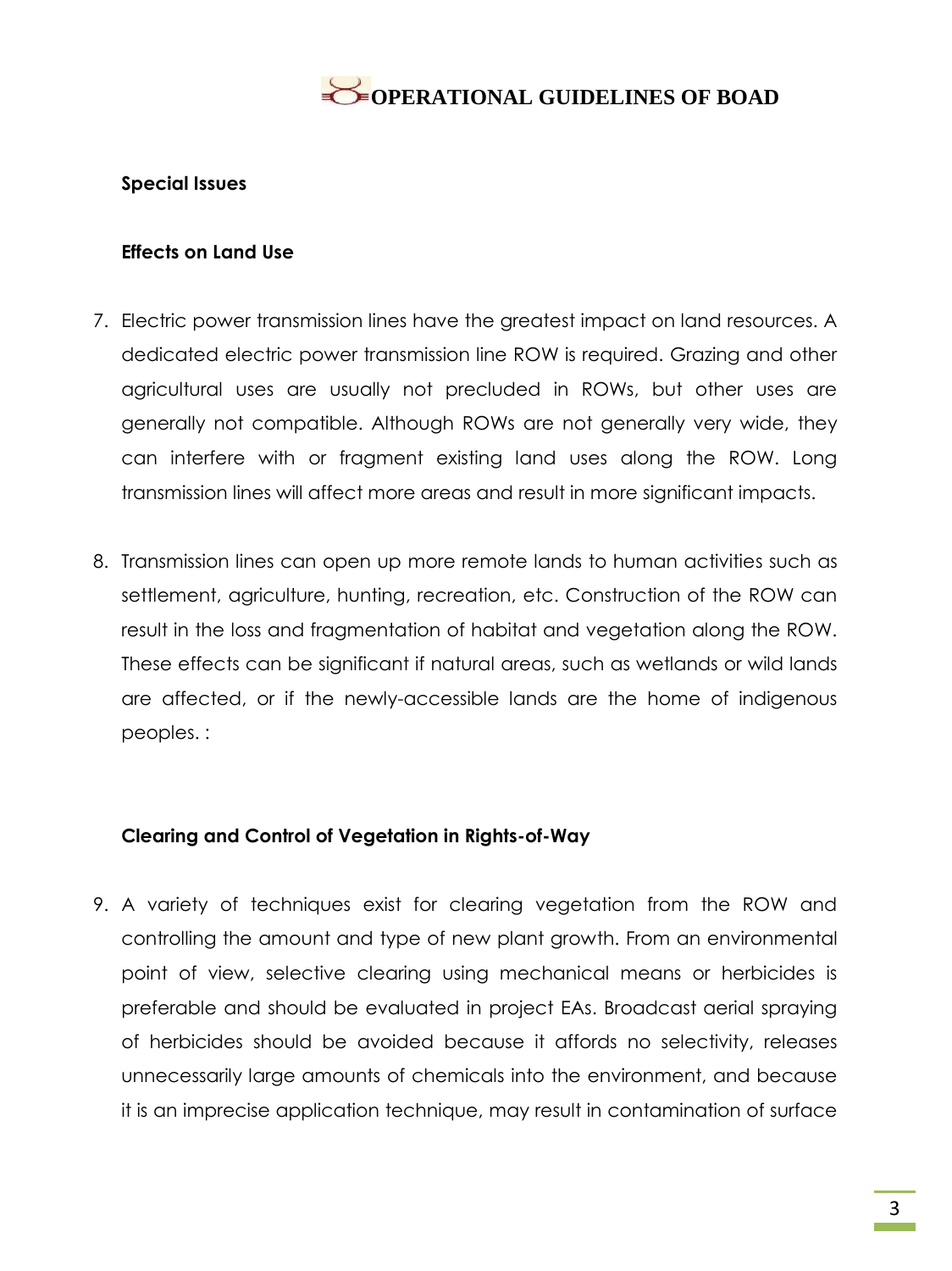waters and terrestrial food chains, as well as elimination of desirable species and direct poisoning of wildlife.

#### **Health and Safety Hazards**

- 10. The installation of lines at low altitude close to places of human activities (eg. Roads or buildings) increases the risk of electric shock. In general, the technical standards of design and installation limit this risk. Pylons and transmission lines may affect air traffic around airports and pose a danger to aircraft flying at low altitude, especially aircraft serving agricultural management activities.
- 11. The electricity transmission lines create electromagnetic fields. Electric and magnetic fields lose intensity as it moves away from the lines. Although the scientific community does not agree entirely on the issue of biological effects of electromagnetic fields, the findings suggest that there may be health risks exist.

#### **Induced Development**

12.Depending on their location, the lines can generate induced development on land adjacent to the grip or those become available. In areas that do not have sufficient resources or housing allowances cleared can become prime locations for illegal constructions which, in turn, lead to new environmental impacts, overload local infrastructure and services collective. It is not unusual to see people moving along the power lines carrying on business. This exposes a number of increasingly important to electromagnetic effects or risk of electric shock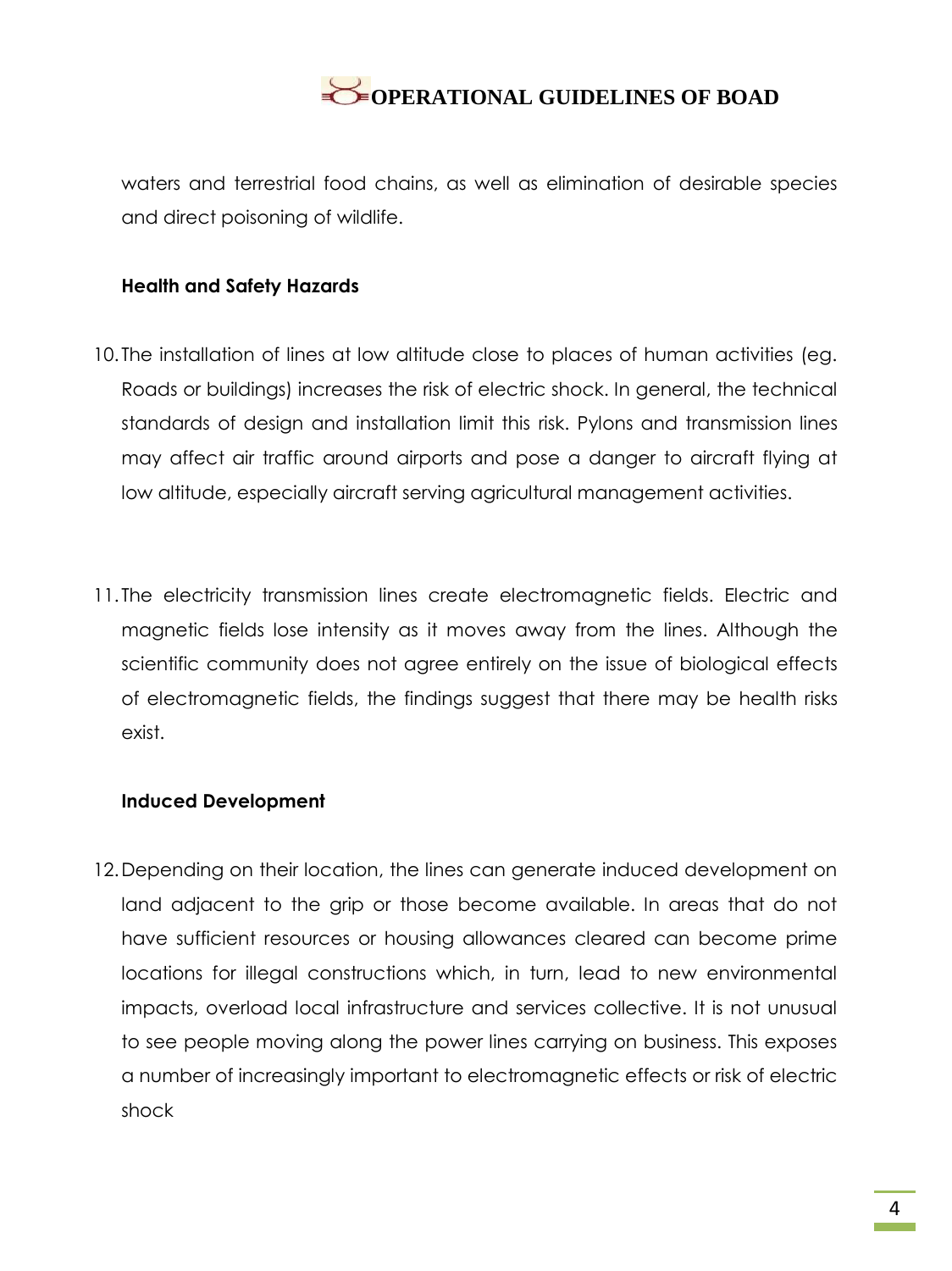

### **Table: Electricity distribution networks**

| <b>Potential negative impacts</b> |                                                                                                                              | <b>Mitigation measures</b>                                                                                                                                                                                                                                                                 |  |  |  |  |  |
|-----------------------------------|------------------------------------------------------------------------------------------------------------------------------|--------------------------------------------------------------------------------------------------------------------------------------------------------------------------------------------------------------------------------------------------------------------------------------------|--|--|--|--|--|
|                                   | indirect impacts                                                                                                             |                                                                                                                                                                                                                                                                                            |  |  |  |  |  |
| $\mathbf{1}$                      | Vegetation degradation, habitat loss and<br>invasion of exotic species along the ROW,<br>access roads and around substations | Use appropriate clearing techniques (e.g. Manual rather than mechanical<br>$\bullet$<br>clearing).<br>Maintain a natural ground cover within the lines.<br>$\bullet$<br>Replant disturbed areas.<br>$\bullet$<br>Check the right-of-way to maximize the benefits for wildlife<br>$\bullet$ |  |  |  |  |  |
| $\overline{2}$                    | Fragmentation<br>degradation<br><b>of</b><br>and<br>habitat.                                                                 | Determine the route of the grip to avoid natural areas, such as wilderness areas<br>$\bullet$<br>and sensitive habitats.<br>Protect habitats (e.g. Natural vegetation) below the lines.<br>$\bullet$<br>Take the necessary steps to avoid an obstacle to natural fire regime<br>$\bullet$  |  |  |  |  |  |
| 3                                 | Easy access to wilderness.                                                                                                   | Install allowances avoiding sensitive natural areas.<br>$\bullet$<br>Develop plans for the protection and management of these areas.<br>Use discontinuous roads maintenance.<br>$\bullet$                                                                                                  |  |  |  |  |  |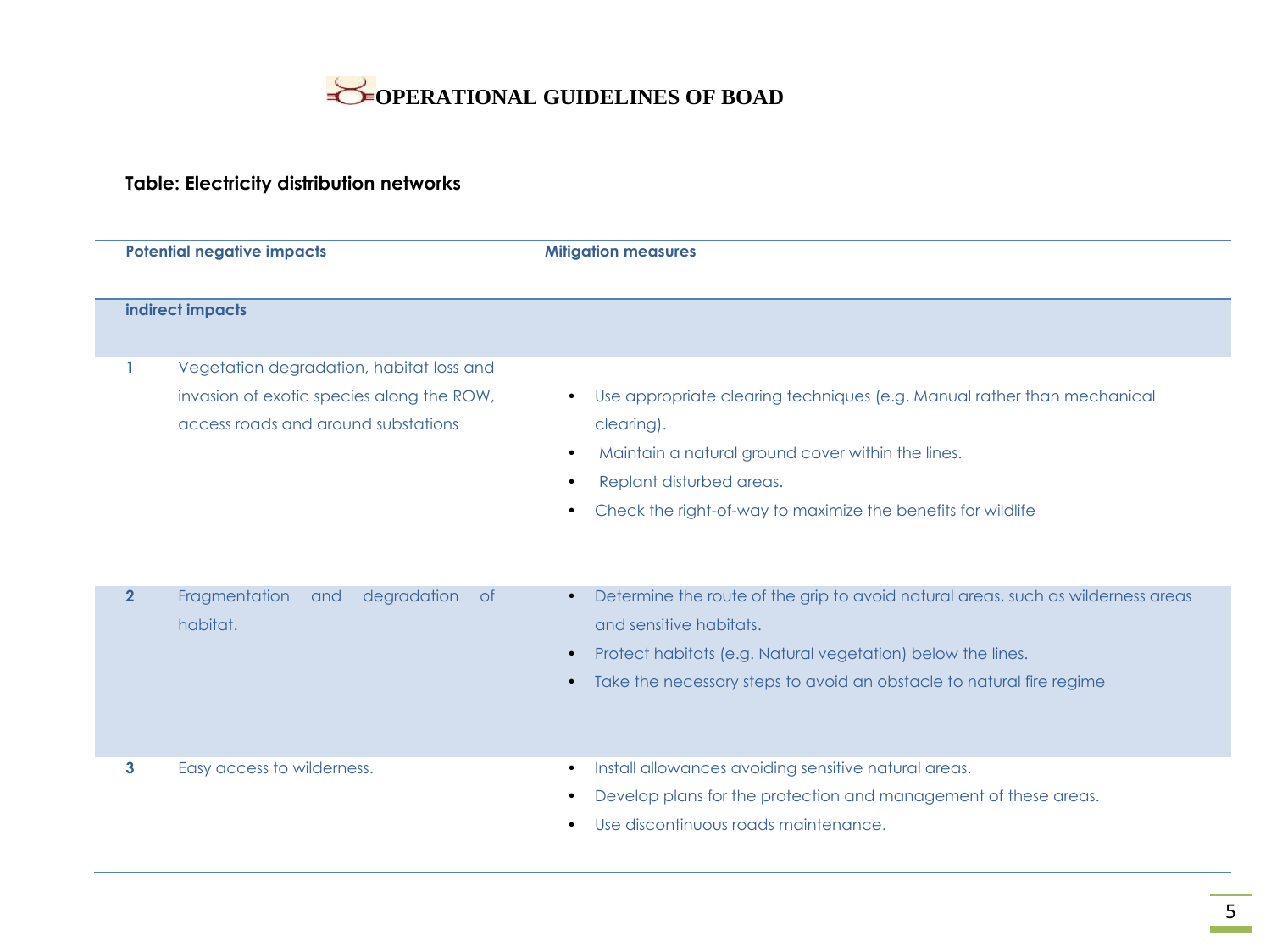| $\overline{\mathbf{4}}$ | Runoff and sedimentation caused by the<br>leveling of access roads, the erection of<br>towers and construction of substations,<br>alteration of hydrological regimes caused<br>by road maintenance. | Locate the grip so as not to affect water bodies, floodplains and wetlands.<br>$\bullet$<br>Install sediment traps or screens to control runoff and sedimentation effects.<br>$\bullet$<br>Minimize the use of backfilling. Use many culverts.<br>Design drainage ditches to protect surrounding land.                    |
|-------------------------|-----------------------------------------------------------------------------------------------------------------------------------------------------------------------------------------------------|---------------------------------------------------------------------------------------------------------------------------------------------------------------------------------------------------------------------------------------------------------------------------------------------------------------------------|
| 5                       | 5 Loss of use of land and displacement of<br>the population due to the erection of<br>towers and construction of substations.                                                                       | Locate the grip to avoid resource cultural and agricultural.<br>$\bullet$<br>Adopt tower designs that reduce standards ROW width required and that have the<br>least possible land uses.<br>Adjust the length of the spacing of the towers to reduce their impacts.<br>Organise relocations according to Bank procedures. |
| $\boldsymbol{6}$        | Chemical<br>pollution<br>from<br>chemical<br>maintenance techniques                                                                                                                                 | Use mechanical clearing techniques, animal grazing or selective chemical<br>applications.<br>Select herbicides with minimal side effects.<br>Do not use the aerial spraying of herbicides.<br>$\bullet$<br>Maintain naturally low vegetation along the ROW.                                                               |
| 7                       | Dangers to the birds because of the<br>presence of the line and tower.                                                                                                                              | Select the location of the grip so that it does not disturb the habitats of birds or air<br>routes used by birds.<br>Install towers and lines in minimizing the risk to birds.<br>Establish deflector coils in places where birds can collide with the lines.<br>$\bullet$                                                |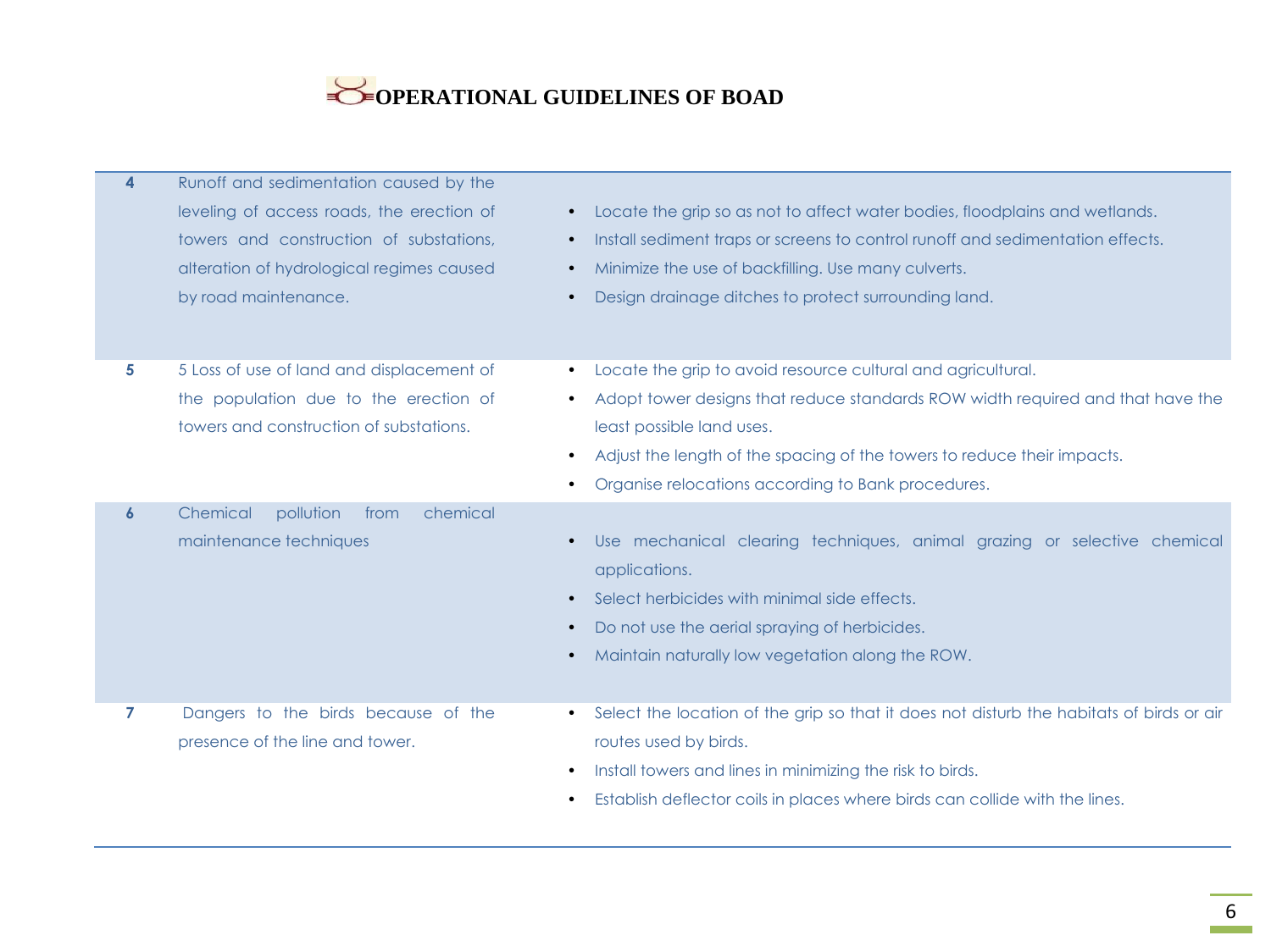| 8            | Airplane accidents caused pat pylons<br>and lines. | $\bullet$<br>$\bullet$                                                                        |     |      | Locate the grip to avoid flight paths of airports.<br>Install markers to minimize the risk to aircraft at low altitude. |      |     |             |
|--------------|----------------------------------------------------|-----------------------------------------------------------------------------------------------|-----|------|-------------------------------------------------------------------------------------------------------------------------|------|-----|-------------|
|              |                                                    |                                                                                               |     |      |                                                                                                                         |      |     |             |
| 9            | Effects caused by electromagnetic fields.          | $\bullet$                                                                                     |     |      | Locate the influence in a place that does not affect human activities.                                                  |      |     |             |
| 10           | Degradation of cultural and aesthetic              | $\bullet$                                                                                     |     |      | Install the grip to avoid sensitive areas which include tourist and scenic sites.                                       |      |     |             |
|              | visuals accordingly building sites.                | Erect green screens to conceal the facility.<br>$\bullet$                                     |     |      |                                                                                                                         |      |     |             |
|              |                                                    | Select structures and aesthetically appropriate materials.<br>$\bullet$                       |     |      |                                                                                                                         |      |     |             |
|              |                                                    | Use of lower voltages, use of DC systems or buried cables to reduce or eliminate<br>$\bullet$ |     |      |                                                                                                                         |      |     |             |
|              |                                                    |                                                                                               |     |      | the visual impacts of lines, structures and rights of way.                                                              |      |     |             |
|              | <b>Indirect impacts</b>                            |                                                                                               |     |      |                                                                                                                         |      |     |             |
| 1            | Development induced during construction            |                                                                                               |     |      |                                                                                                                         |      |     |             |
|              | and around the construction.                       | Provide very detailed plans which answers to the problem of induced                           |     |      |                                                                                                                         |      |     |             |
|              |                                                    | development are made.                                                                         |     |      |                                                                                                                         |      |     |             |
|              |                                                    | Provide facilities to reduce demand.                                                          |     |      |                                                                                                                         |      |     |             |
|              |                                                    | Provide technical assistance in planning and control to local communities.                    |     |      |                                                                                                                         |      |     |             |
| $\mathbf{2}$ | Increasing access to wilderness areas.             | Locate                                                                                        | the | grip | away                                                                                                                    | from | the | wilderness. |
|              |                                                    | • Establish a system controlling access.                                                      |     |      |                                                                                                                         |      |     |             |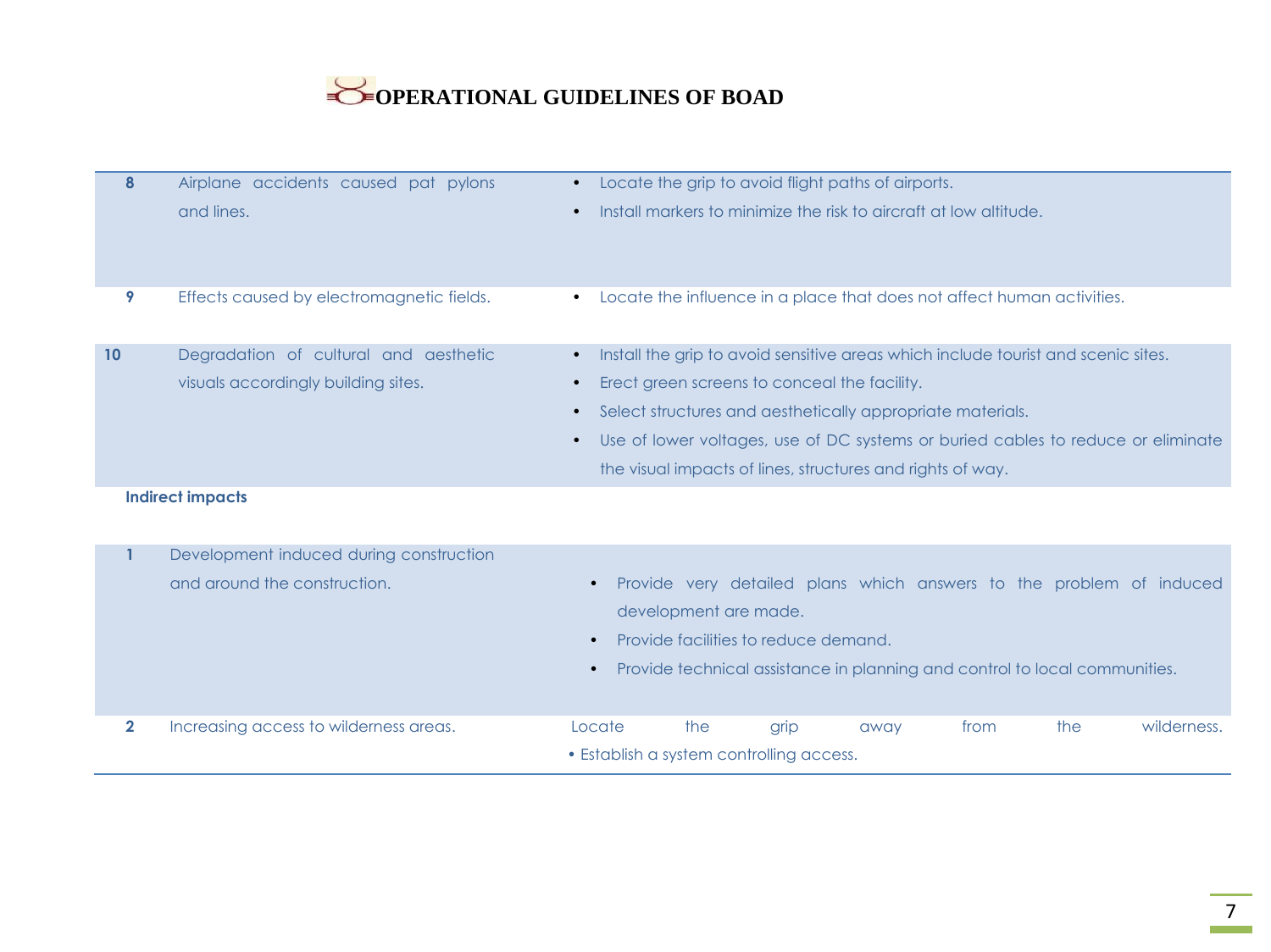#### **Alternatives to projects**

- 13. The assessment of impacts on the environment should include an analysis of reasonable alternatives so that the ultimate goal of the project, which is to supply electricity to places that need it, can be achieved. The analysis may show that these solutions are the ecological point of view, sociocultural and economic, more acceptable than the originally proposed project. The following solutions are among the possibilities to consider :
	- The option of doing nothing to address the capacity;
	- choice of voltage lines ;
	- distribution lines direct current ( which way are closer ) ;
	- sources of electrical energy alternatives;
	- construction of smaller and closer to demand power plants to replace the transport of large quantities of electricity ;
	- plans for energy management and demand in order to reduce the additional demand ;
	- improvement of existing facilities ;
	- alternative routes and other locations of substations ;
	- underground transmission lines ;
	- other construction methods, taking into account their cost and reliability ;
	- other tower design and alternative materials (eg structures of wooden poles , steel or aluminum structures , etc. . . )
	- Other designs and technical maintenance of roads.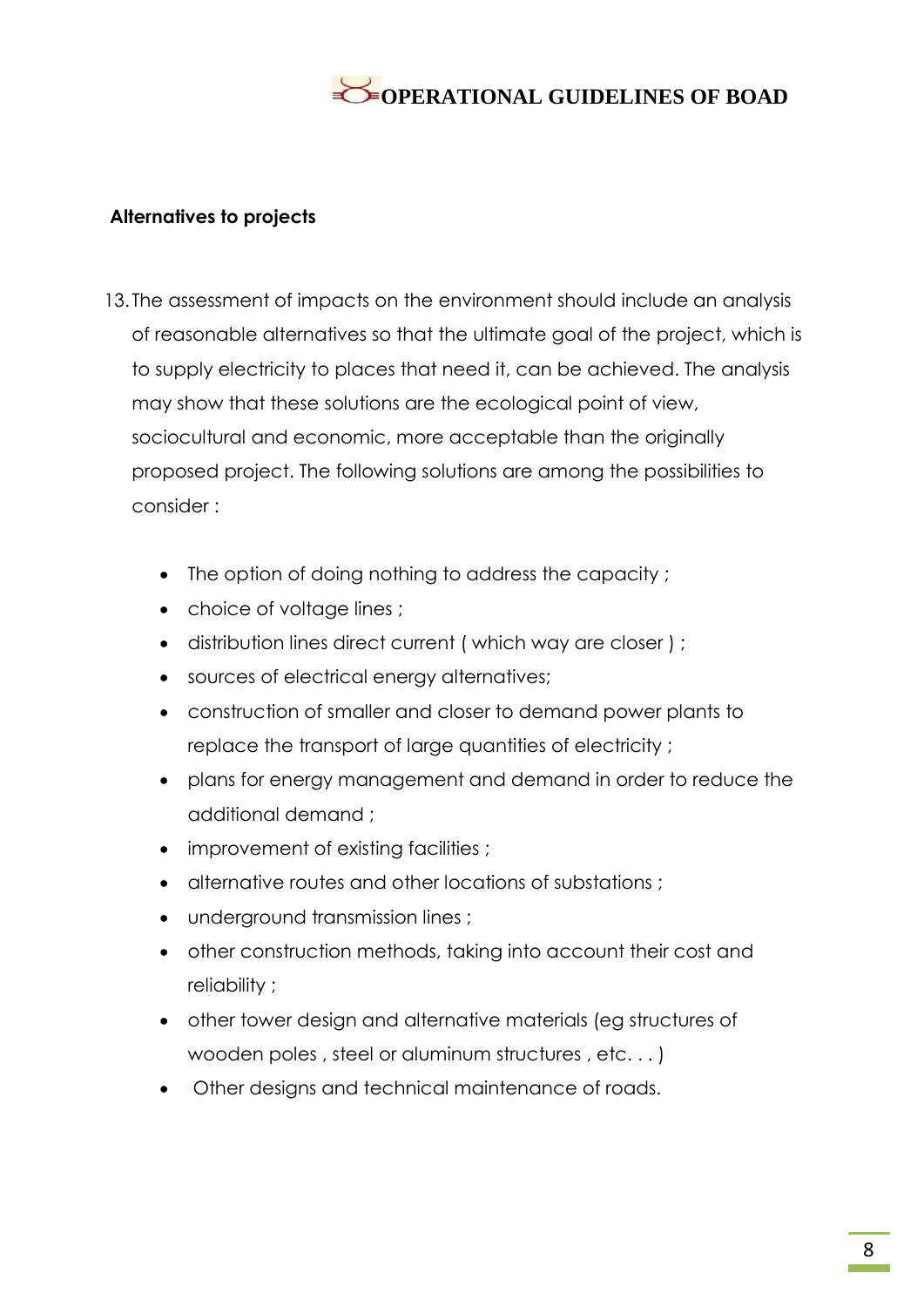14. It is essential to consider the alternatives with regard to the route of the line and the location of substations. Indeed, the careful determination of the influence of the line and the location of substations can help minimize, if not avoid, many negative impacts that the lines of electricity on the environment.

#### **Management and Training**

- 15. The choice of route is the hardest and most difficult decision to make when it comes to build and operate a line of electricity transmission. The engineers working on the project should work with environmental scientists to determine the route of the line and develop mitigation measures. A training program for operation of electricity transmission lines safe for the environment can be justified if the staff does not have sufficient knowledge and experience. The main areas of expertise required for the environmental management of electricity transmission lines are those related to the assessment of environmental and social impacts. It may, moreover, it is not necessary to provide a training and management for the environment regarding interviewing techniques of-way, including the proper use of chemicals and mechanical clearing .
- 16. The training program should be part of the assessment of environmental impacts of the project and count on the participation of the consultant environment. The staff of the contractor for the project dealing with environmental issues should, if possible, participate in the evaluation of environmental impacts. This would allow a better understanding of aspects of the project that affect the environment. It is indeed essential that staff know the purpose of mitigation and monitoring measures recommended and might have to be implemented.